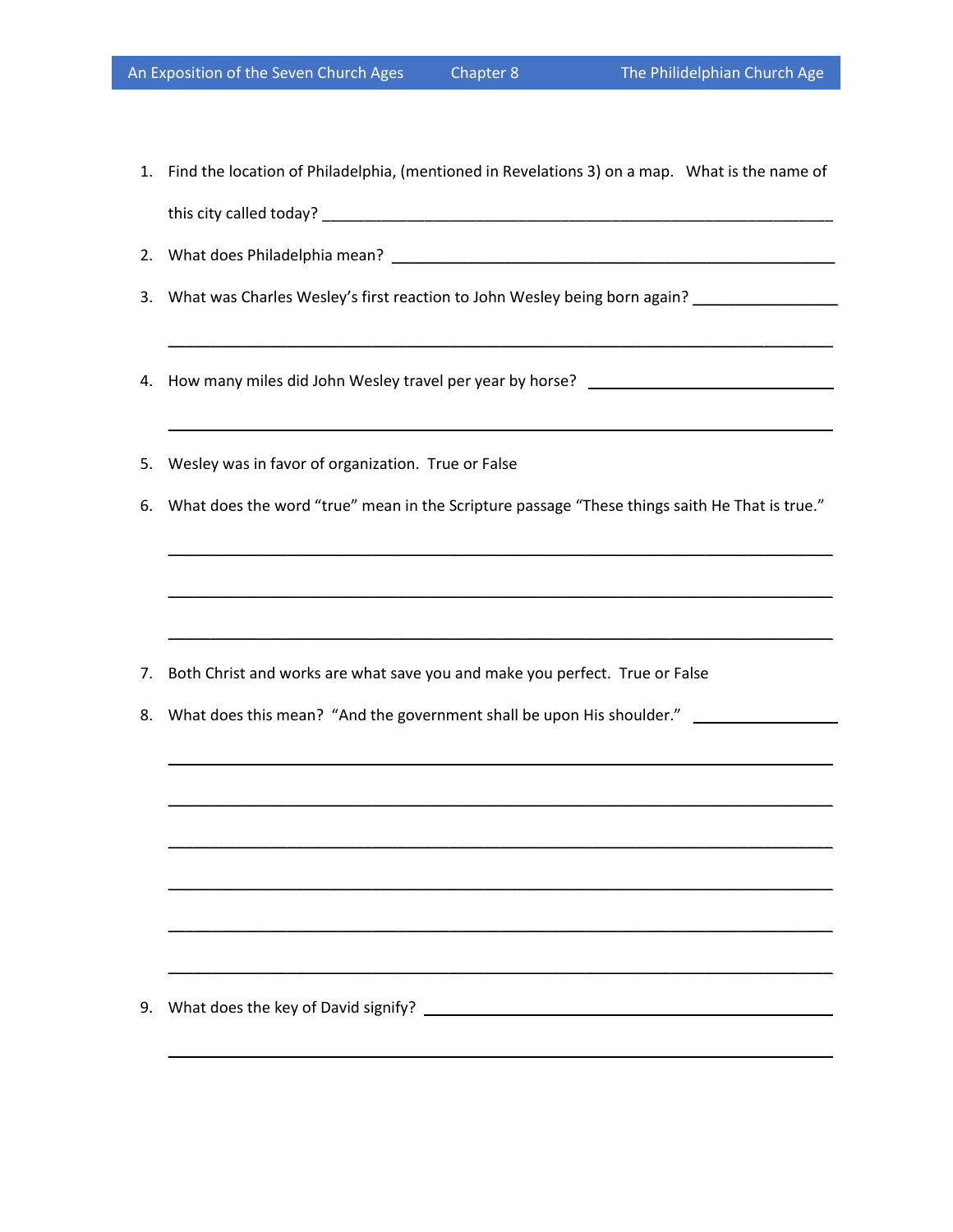- 10. The open door mentioned in Revelation 3:8 signifies the tremendous missionary effort of the Philadelphian age, and the greatest spreading of the Gospel that the world has ever seen. True or False
- 11. When Bro. Branham came to Durbin, South Africa, who came with a train of 27 coaches loaded with African natives? \_\_\_\_\_\_\_\_\_\_\_\_\_\_\_\_\_\_\_\_\_\_\_\_\_\_\_\_\_\_\_\_\_\_\_\_\_\_\_\_\_\_\_\_\_\_\_\_\_\_\_\_\_\_\_\_\_\_\_\_

\_\_\_\_\_\_\_\_\_\_\_\_\_\_\_\_\_\_\_\_\_\_\_\_\_\_\_\_\_\_\_\_\_\_\_\_\_\_\_\_\_\_\_\_\_\_\_\_\_\_\_\_\_\_\_\_\_\_\_\_\_\_\_\_\_\_\_\_\_\_\_\_\_\_\_\_\_\_

\_\_\_\_\_\_\_\_\_\_\_\_\_\_\_\_\_\_\_\_\_\_\_\_\_\_\_\_\_\_\_\_\_\_\_\_\_\_\_\_\_\_\_\_\_\_\_\_\_\_\_\_\_\_\_\_\_\_\_\_\_\_\_\_\_\_\_\_\_\_\_\_\_\_\_\_\_\_

\_\_\_\_\_\_\_\_\_\_\_\_\_\_\_\_\_\_\_\_\_\_\_\_\_\_\_\_\_\_\_\_\_\_\_\_\_\_\_\_\_\_\_\_\_\_\_\_\_\_\_\_\_\_\_\_\_\_\_\_\_\_\_\_\_\_\_\_\_\_\_\_\_\_\_\_\_\_

\_\_\_\_\_\_\_\_\_\_\_\_\_\_\_\_\_\_\_\_\_\_\_\_\_\_\_\_\_\_\_\_\_\_\_\_\_\_\_\_\_\_\_\_\_\_\_\_\_\_\_\_\_\_\_\_\_\_\_\_\_\_\_\_\_\_\_\_\_\_\_\_\_\_\_\_\_\_

\_\_\_\_\_\_\_\_\_\_\_\_\_\_\_\_\_\_\_\_\_\_\_\_\_\_\_\_\_\_\_\_\_\_\_\_\_\_\_\_\_\_\_\_\_\_\_\_\_\_\_\_\_\_\_\_\_\_\_\_\_\_\_\_\_\_\_\_\_\_\_\_\_\_\_\_\_\_

- 12. What caused about ten thousand Mohammedans to come to Christ at one time? \_\_\_\_\_\_\_\_\_
- 13. What was missing in the Philadelphian age?
- 14. They who believe in three persons in the Godhead are guilty of what? \_\_\_\_\_\_\_\_
- 15. In Bro. Branham's dream, what does the three cornered block represent? \_\_\_\_\_\_\_\_\_\_\_\_
- 16. If people can't see the TRUTH of the Godhead, but fight it; they can't ever see the rest of the truth because... **\_\_\_\_\_\_**
- 17. When we pray and believe God's promises, why do we often not receive the answer right away?

\_\_\_\_\_\_\_\_\_\_\_\_\_\_\_\_\_\_\_\_\_\_\_\_\_\_\_\_\_\_\_\_\_\_\_\_\_\_\_\_\_\_\_\_\_\_\_\_\_\_\_\_\_\_\_\_\_\_\_\_\_\_\_\_\_\_\_\_\_\_\_\_\_\_\_\_\_\_

\_\_\_\_\_\_\_\_\_\_\_\_\_\_\_\_\_\_\_\_\_\_\_\_\_\_\_\_\_\_\_\_\_\_\_\_\_\_\_\_\_\_\_\_\_\_\_\_\_\_\_\_\_\_\_\_\_\_\_\_\_\_\_\_\_\_\_\_\_\_\_\_\_\_\_\_\_\_

\_\_\_\_\_\_\_\_\_\_\_\_\_\_\_\_\_\_\_\_\_\_\_\_\_\_\_\_\_\_\_\_\_\_\_\_\_\_\_\_\_\_\_\_\_\_\_\_\_\_\_\_\_\_\_\_\_\_\_\_\_\_\_\_\_\_\_\_\_\_\_\_\_\_\_\_\_\_

\_\_\_\_\_\_\_\_\_\_\_\_\_\_\_\_\_\_\_\_\_\_\_\_\_\_\_\_\_\_\_\_\_\_\_\_\_\_\_\_\_\_\_\_\_\_\_\_\_\_\_\_\_\_\_\_\_\_\_\_\_\_\_\_\_\_\_\_\_\_\_\_\_\_\_\_\_\_

\_\_\_\_\_\_\_\_\_\_\_\_\_\_\_\_\_\_\_\_\_\_\_\_\_\_\_\_\_\_\_\_\_\_\_\_\_\_\_\_\_\_\_\_\_\_\_\_\_\_\_\_\_\_\_\_\_\_\_\_\_\_\_\_\_\_\_\_\_\_\_\_\_\_\_\_\_\_

18. What promises are given to the overcomer mentioned in Revelation 3:11-12? \_\_\_\_\_\_\_\_\_